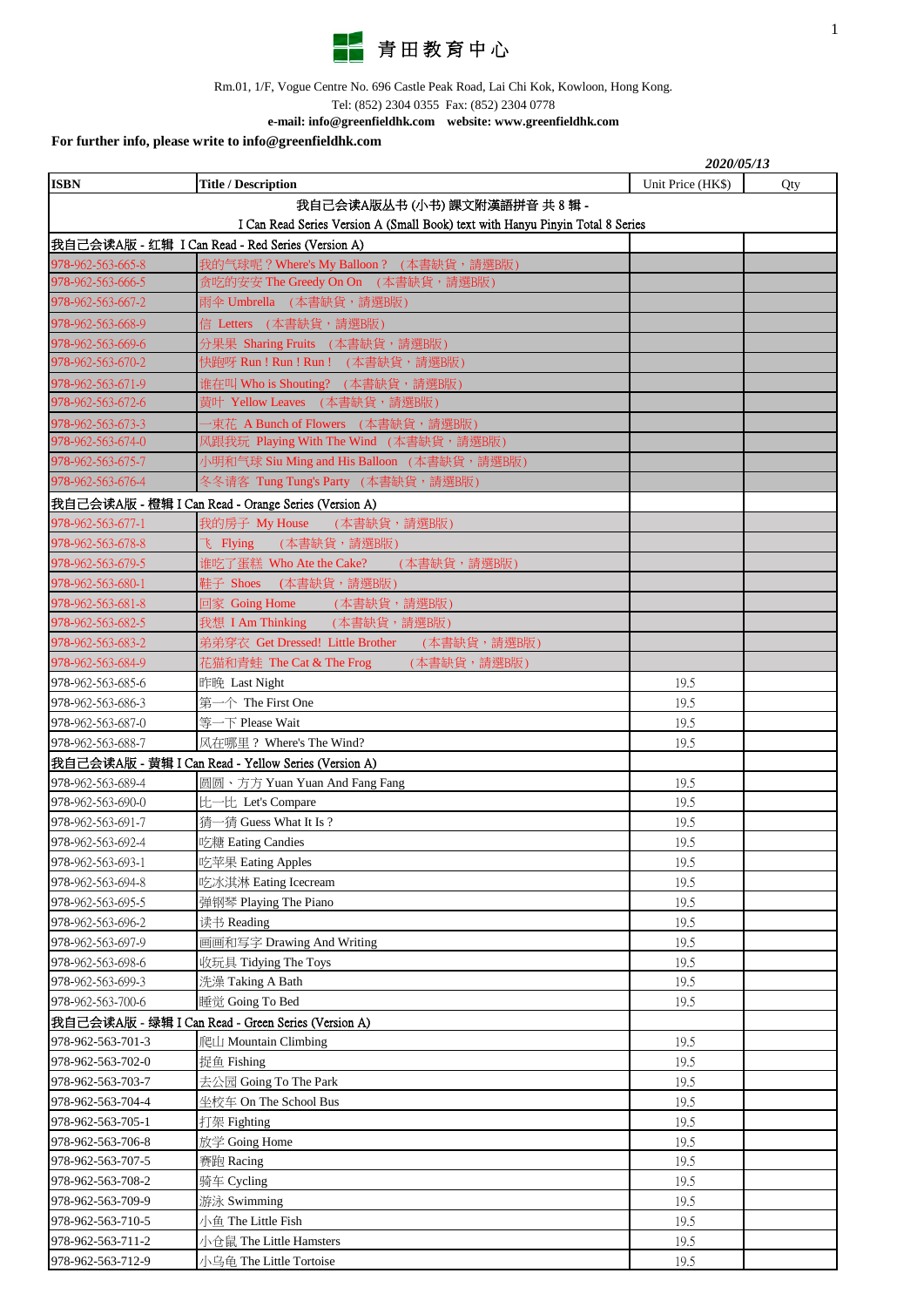

#### **e-mail: info@greenfieldhk.com website: www.greenfieldhk.com**

|                   |                                                       | 2020/05/13        |     |  |
|-------------------|-------------------------------------------------------|-------------------|-----|--|
| <b>ISBN</b>       | <b>Title / Description</b>                            | Unit Price (HK\$) | Qty |  |
|                   | 我自己会读A版 - 青辑 I Can Read - Indigo Series (Version A)   |                   |     |  |
| 978-962-563-713-6 | 什么是爱 What Is Love ?                                   | 19.5              |     |  |
| 978-962-563-714-3 | 人人都要爱 We All Need Love                                | 19.5              |     |  |
| 978-962-563-715-0 | 地球也要爱 Love Our Earth                                  | 19.5              |     |  |
| 978-962-563-716-7 | 为什幺不能飞 Why Can't We Fly ?                             | 19.5              |     |  |
| 978-962-563-717-4 | 为什么会长高 What Makes Us Grow ?                           | 19.5              |     |  |
| 978-962-563-718-1 | 为什幺不见了 Why Can't We Find It ?                         | 19.5              |     |  |
| 978-962-563-719-8 | 妈妈爱我们 Mum Loves Us                                    | 19.5              |     |  |
| 978-962-563-720-4 | 我们爱妈妈 We Love Mum                                     | 19.5              |     |  |
| 978-962-563-721-1 | 我们想爸爸 We Miss Dad                                     | 19.5              |     |  |
| 978-962-563-722-8 | 端午节 Dragon Boat Festival                              | 19.5              |     |  |
| 978-962-563-723-5 | 中秋节 Mid Autumn Festival                               | 19.5              |     |  |
| 978-962-563-724-2 | 春节 Chinese New Year                                   | 19.5              |     |  |
|                   | 我自己会读A版 - 蓝辑 I Can Read - Blue Series (Version A)     |                   |     |  |
| 978-962-563-744-0 | 生日礼物 Birthday Present                                 | 19.5              |     |  |
| 978-962-563-745-7 | 下雨了 It's Raining                                      | 19.5              |     |  |
| 978-962-563-746-4 | 小飞机 Model Airplane                                    | 19.5              |     |  |
| 978-962-563-747-1 | 我不要睡 I Don't Want To Sleep                            | 19.5              |     |  |
| 978-962-563-748-8 | 狮子的肚子饿了 The Lion Is Hungry                            | 19.5              |     |  |
| 978-962-563-749-5 | 是谁来了? Who's There?                                    | 19.5              |     |  |
| 978-962-563-750-1 | 小蜗牛上学 Little Snail Goes To School                     | 19.5              |     |  |
| 978-962-563-751-8 | 在哪里? Where Is It?                                     | 19.5              |     |  |
| 978-962-563-752-5 | 圣诞公公是怎样来的? Where Does Santa Claus come From?          | 19.5              |     |  |
| 978-962-563-753-2 | 我的梦想 My Dream                                         | 19.5              |     |  |
| 978-962-563-754-9 | 绵羊叔叔 Uncle Sheep                                      | 19.5              |     |  |
| 978-962-563-755-6 | 汽车和自行车 The Car & the Bike                             | 19.5              |     |  |
|                   | 我自己会读A版 - 紫辑 I Can Read - Purple Series (Version A)   |                   |     |  |
| 978-962-563-725-9 | 小乌龟换房子 Little Turtle Changes House                    | 19.5              |     |  |
| 978-962-563-726-6 | 小胡涂 Little Mix Up                                     | 19.5              |     |  |
| 978-962-563-727-3 | 小墨鱼 Little Cuttlefish                                 | 19.5              |     |  |
| 978-962-563-728-0 | 表妹的巧克力豆 My Cousin's Chocolate Bean                    | 19.5              |     |  |
| 978-962-563-729-7 | 我可以进来吗? May I Come In ?                               | 19.5              |     |  |
| 978-962-563-730-3 | 懒惰的小麻雀 The Lazy Birdie                                | 19.5              |     |  |
| 978-962-563-731-0 | 农场 Farm                                               | 19.5              |     |  |
| 978-962-563-732-7 | 是谁打我? Who Hit Me?                                     | 19.5              |     |  |
| 978-962-563-733-4 | 到百货公司去 To The Department Store                        | 19.5              |     |  |
| 978-962-563-734-1 | 到游乐场去 To The Amusement                                | 19.5              |     |  |
| 978-962-563-735-8 | 聪明的翠儿 The Smart Birdie                                | 19.5              |     |  |
| 978-962-563-736-5 | 快乐的假期 Happy Holidays                                  | 19.5              |     |  |
|                   | 我自己会读A版 - 彩虹辑 I Can Read - Rainbow Series (Version A) |                   |     |  |
| 978-962-563-772-3 | 春天 Springtime                                         | 19.5              |     |  |
| 978-962-563-773-0 | 春天来了 Spring is Coming                                 | 19.5              |     |  |
| 978-962-563-774-7 | 外面真冷啊 It's Cold Outside                               | 19.5              |     |  |
| 978-962-563-775-4 | 寒冷的冬天 Cold Winter                                     | 19.5              |     |  |
| 978-962-563-776-1 | 敏希生病了Mandy is Sick                                    | 19.5              |     |  |
| 978-962-563-777-8 | 看烟花 Firework                                          | 19.5              |     |  |
| 978-962-563-778-5 | 山坡着火了 The Hillside Is on Fire                         | 19.5              |     |  |
| 978-962-563-779-2 | 新年的声音 Sounds of the Chinese New Year                  | 19.5              |     |  |
| 978-962-563-780-8 | 新年大巡游 Chinese New Year Parade                         | 19.5              |     |  |
| 978-962-563-781-5 | 我爱祖国 I Love China                                     | 19.5              |     |  |
| 978-962-563-782-2 | 民族舞真好看 Chinese Folk Dance                             | 19.5              |     |  |
| 978-962-563-783-9 | 祖国的名胜 Chinese Scenery                                 | 19.5              |     |  |
|                   |                                                       |                   |     |  |
|                   |                                                       |                   |     |  |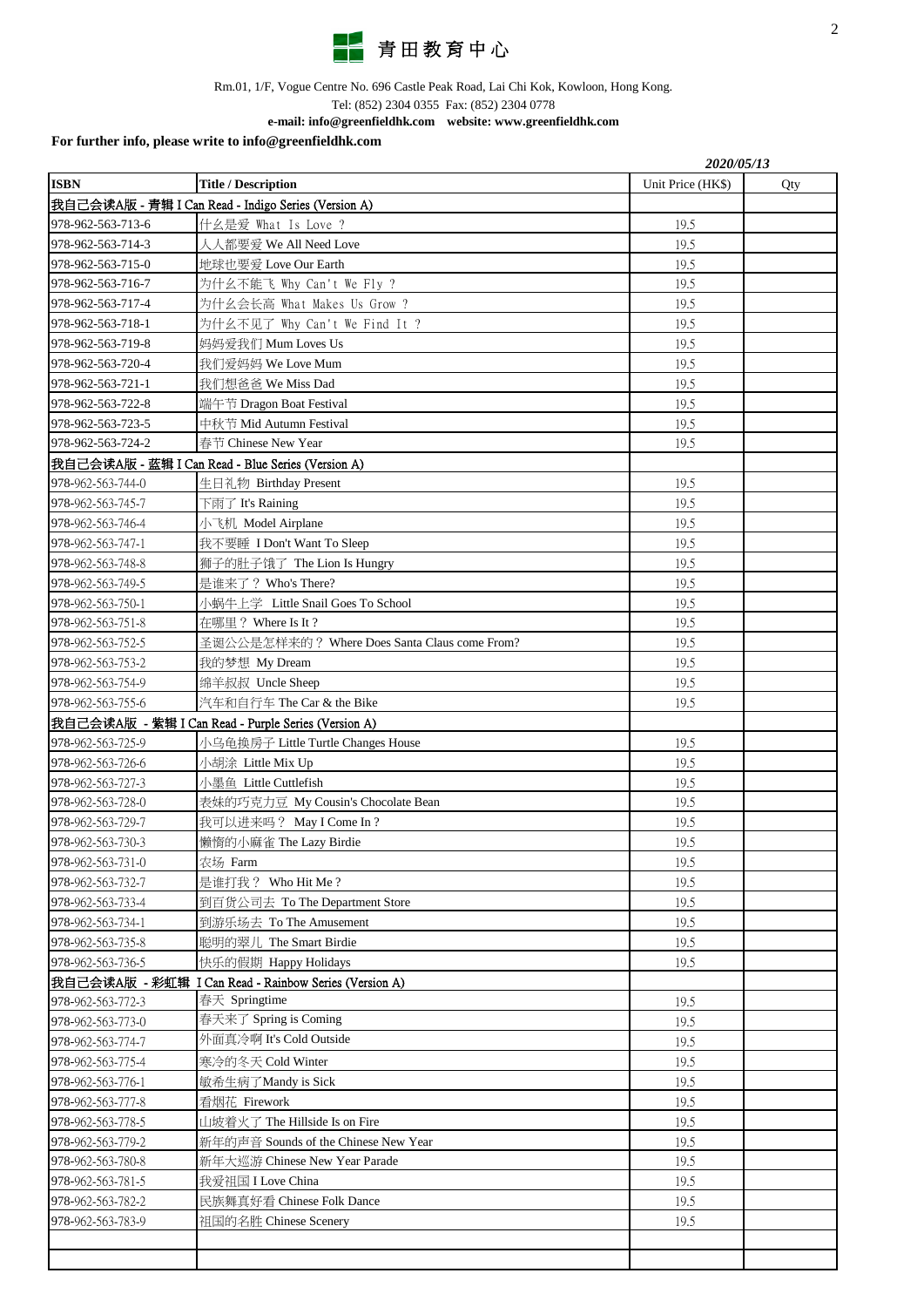

**e-mail: info@greenfieldhk.com website: www.greenfieldhk.com**

| <b>ISBN</b><br><b>Title / Description</b><br>Unit Price (HK\$)<br>Qty<br>我自己会读B版丛书 (小书) 課文只有漢字、字卡附拼音 共8辑 -<br>I Can Read Series Version A (Small Book) text without Hanyu Pinyin, wordcard with Hanyu Pinyin Total 8 Series<br>我自己会读B版 - 红辑 I Can Read - Red Series (Version B)<br>978-988-8275-01-4<br>我的气球呢? Where's My Balloon?<br>19.5<br>978-988-8275-02-1<br>贪吃的安安 The Greedy On On<br>19.5<br>978-988-8275-03-8<br>雨伞 Umbrella<br>19.5<br>978-988-8275-04-5<br>信 Letters<br>19.5<br>978-988-8275-05-2<br>分果果 Sharing Fruits<br>19.5<br>978-988-8275-06-9<br>快跑呀 Run ! Run ! Run !<br>19.5<br>978-988-8275-07-6<br>谁在叫 Who is Shouting?<br>19.5<br>978-988-8275-08-3<br>黄叶 Yellow Leaves<br>19.5<br>978-988-8275-09-0<br>-束花 A Bunch of Flowers<br>19.5<br>978-988-8275-10-6<br>风跟我玩 Playing With The Wind<br>19.5<br>978-988-8275-11-3<br>小明和气球 Siu Ming and His Balloon<br>19.5<br>978-988-8275-12-0<br>冬冬请客 Tung Tung's Party<br>19.5<br>我自己会读B版 - 橙辑 I Can Read - Orange Series (Version B)<br>978-988-8275-13-7<br>我的房子 My House<br>19.5<br>978-988-8275-14-4<br>飞 Flying<br>19.5<br>978-988-8275-15-1<br>谁吃了蛋糕 Who Ate the Cake?<br>19.5<br>978-988-8275-16-8<br>鞋子 Shoes<br>19.5<br>978-988-8275-17-5<br>回家 Going Home<br>19.5<br>978-988-8275-18-2<br>我想 I Am Thinking<br>19.5<br>978-988-8275-19-9<br>弟弟穿衣 Get Dressed! Little Brother<br>19.5<br>978-988-8275-20-5<br>花猫和青蛙 The Cat & The Frog<br>19.5<br>978-988-8275-21-2<br>昨晚 Last Night<br>19.5<br>978-988-8275-22-9<br>第一个 The First One<br>19.5<br>978-988-8275-23-6<br>等一下 Please Wait<br>19.5<br>978-988-8275-24-3<br>风在哪里? Where's The Wind?<br>19.5<br>我自己会读B版 - 黄辑 I Can Read - Yellow Series (Version B)<br>圆圆、方方 Yuan Yuan And Fang Fang<br>19.5<br>978-988-8275-26-7<br>比一比 Let's Compare<br>19.5<br>978-988-8275-27-4<br>猜一猜 Guess What It Is?<br>19.5<br>978-988-8275-28-1<br>吃糖 Eating Candies<br>19.5<br>978-988-8275-29-8<br>吃苹果 Eating Apples<br>19.5<br>978-988-8275-30-4<br>吃冰淇淋 Eating Icecream<br>19.5<br>978-988-8275-31-1<br>弹钢琴 Playing The Piano<br>19.5<br>978-988-8275-32-8<br>读书 Reading<br>19.5<br>978-988-8275-33-5<br>画画和写字 Drawing And Writing<br>19.5<br>978-988-8275-34-2<br>收玩具 Tidying The Toys<br>19.5<br>978-988-8275-35-9<br>洗澡 Taking A Bath<br>19.5<br>978-988-8275-36-6<br>睡觉 Going To Bed<br>19.5<br>我自己会读B版 - 绿辑 I Can Read - Green Series (Version B)<br>978-988-8275-37-3<br>爬山 Mountain Climbing<br>19.5<br>978-988-8275-38-0<br>捉鱼 Fishing<br>19.5<br>978-988-8275-39-7<br>去公园 Going To The Park<br>19.5<br>978-988-8275-40-3<br>坐校车 On The School Bus<br>19.5<br>978-988-8275-41-0<br>打架 Fighting<br>19.5<br>放学 Going Home<br>19.5<br>978-988-8275-43-4<br>赛跑 Racing<br>19.5<br>978-988-8275-44-1<br>骑车 Cycling<br>19.5<br>978-988-8275-45-8<br>游泳 Swimming<br>19.5<br>978-988-8275-46-5<br>小鱼 The Little Fish<br>19.5<br>978-988-8275-47-2<br>小仓鼠 The Little Hamsters<br>19.5<br>978-988-8275-48-9<br>小乌龟 The Little Tortoise<br>19.5<br> 我自己会读B版 - 青辑 I Can Read - Indigo Series (Version B) |                   | 2020/05/13 |  |
|---------------------------------------------------------------------------------------------------------------------------------------------------------------------------------------------------------------------------------------------------------------------------------------------------------------------------------------------------------------------------------------------------------------------------------------------------------------------------------------------------------------------------------------------------------------------------------------------------------------------------------------------------------------------------------------------------------------------------------------------------------------------------------------------------------------------------------------------------------------------------------------------------------------------------------------------------------------------------------------------------------------------------------------------------------------------------------------------------------------------------------------------------------------------------------------------------------------------------------------------------------------------------------------------------------------------------------------------------------------------------------------------------------------------------------------------------------------------------------------------------------------------------------------------------------------------------------------------------------------------------------------------------------------------------------------------------------------------------------------------------------------------------------------------------------------------------------------------------------------------------------------------------------------------------------------------------------------------------------------------------------------------------------------------------------------------------------------------------------------------------------------------------------------------------------------------------------------------------------------------------------------------------------------------------------------------------------------------------------------------------------------------------------------------------------------------------------------------------------------------------------------------------------------------------------------------------------------------------------------------------------------------------------------------------------------------------------------------------------------------------------------------------------------------------------------------------------------------------------------------------------------------------------------------------------------------------------------------------------------------------------------------|-------------------|------------|--|
|                                                                                                                                                                                                                                                                                                                                                                                                                                                                                                                                                                                                                                                                                                                                                                                                                                                                                                                                                                                                                                                                                                                                                                                                                                                                                                                                                                                                                                                                                                                                                                                                                                                                                                                                                                                                                                                                                                                                                                                                                                                                                                                                                                                                                                                                                                                                                                                                                                                                                                                                                                                                                                                                                                                                                                                                                                                                                                                                                                                                                     |                   |            |  |
|                                                                                                                                                                                                                                                                                                                                                                                                                                                                                                                                                                                                                                                                                                                                                                                                                                                                                                                                                                                                                                                                                                                                                                                                                                                                                                                                                                                                                                                                                                                                                                                                                                                                                                                                                                                                                                                                                                                                                                                                                                                                                                                                                                                                                                                                                                                                                                                                                                                                                                                                                                                                                                                                                                                                                                                                                                                                                                                                                                                                                     |                   |            |  |
|                                                                                                                                                                                                                                                                                                                                                                                                                                                                                                                                                                                                                                                                                                                                                                                                                                                                                                                                                                                                                                                                                                                                                                                                                                                                                                                                                                                                                                                                                                                                                                                                                                                                                                                                                                                                                                                                                                                                                                                                                                                                                                                                                                                                                                                                                                                                                                                                                                                                                                                                                                                                                                                                                                                                                                                                                                                                                                                                                                                                                     |                   |            |  |
|                                                                                                                                                                                                                                                                                                                                                                                                                                                                                                                                                                                                                                                                                                                                                                                                                                                                                                                                                                                                                                                                                                                                                                                                                                                                                                                                                                                                                                                                                                                                                                                                                                                                                                                                                                                                                                                                                                                                                                                                                                                                                                                                                                                                                                                                                                                                                                                                                                                                                                                                                                                                                                                                                                                                                                                                                                                                                                                                                                                                                     |                   |            |  |
|                                                                                                                                                                                                                                                                                                                                                                                                                                                                                                                                                                                                                                                                                                                                                                                                                                                                                                                                                                                                                                                                                                                                                                                                                                                                                                                                                                                                                                                                                                                                                                                                                                                                                                                                                                                                                                                                                                                                                                                                                                                                                                                                                                                                                                                                                                                                                                                                                                                                                                                                                                                                                                                                                                                                                                                                                                                                                                                                                                                                                     |                   |            |  |
|                                                                                                                                                                                                                                                                                                                                                                                                                                                                                                                                                                                                                                                                                                                                                                                                                                                                                                                                                                                                                                                                                                                                                                                                                                                                                                                                                                                                                                                                                                                                                                                                                                                                                                                                                                                                                                                                                                                                                                                                                                                                                                                                                                                                                                                                                                                                                                                                                                                                                                                                                                                                                                                                                                                                                                                                                                                                                                                                                                                                                     |                   |            |  |
|                                                                                                                                                                                                                                                                                                                                                                                                                                                                                                                                                                                                                                                                                                                                                                                                                                                                                                                                                                                                                                                                                                                                                                                                                                                                                                                                                                                                                                                                                                                                                                                                                                                                                                                                                                                                                                                                                                                                                                                                                                                                                                                                                                                                                                                                                                                                                                                                                                                                                                                                                                                                                                                                                                                                                                                                                                                                                                                                                                                                                     |                   |            |  |
|                                                                                                                                                                                                                                                                                                                                                                                                                                                                                                                                                                                                                                                                                                                                                                                                                                                                                                                                                                                                                                                                                                                                                                                                                                                                                                                                                                                                                                                                                                                                                                                                                                                                                                                                                                                                                                                                                                                                                                                                                                                                                                                                                                                                                                                                                                                                                                                                                                                                                                                                                                                                                                                                                                                                                                                                                                                                                                                                                                                                                     |                   |            |  |
|                                                                                                                                                                                                                                                                                                                                                                                                                                                                                                                                                                                                                                                                                                                                                                                                                                                                                                                                                                                                                                                                                                                                                                                                                                                                                                                                                                                                                                                                                                                                                                                                                                                                                                                                                                                                                                                                                                                                                                                                                                                                                                                                                                                                                                                                                                                                                                                                                                                                                                                                                                                                                                                                                                                                                                                                                                                                                                                                                                                                                     |                   |            |  |
|                                                                                                                                                                                                                                                                                                                                                                                                                                                                                                                                                                                                                                                                                                                                                                                                                                                                                                                                                                                                                                                                                                                                                                                                                                                                                                                                                                                                                                                                                                                                                                                                                                                                                                                                                                                                                                                                                                                                                                                                                                                                                                                                                                                                                                                                                                                                                                                                                                                                                                                                                                                                                                                                                                                                                                                                                                                                                                                                                                                                                     |                   |            |  |
|                                                                                                                                                                                                                                                                                                                                                                                                                                                                                                                                                                                                                                                                                                                                                                                                                                                                                                                                                                                                                                                                                                                                                                                                                                                                                                                                                                                                                                                                                                                                                                                                                                                                                                                                                                                                                                                                                                                                                                                                                                                                                                                                                                                                                                                                                                                                                                                                                                                                                                                                                                                                                                                                                                                                                                                                                                                                                                                                                                                                                     |                   |            |  |
|                                                                                                                                                                                                                                                                                                                                                                                                                                                                                                                                                                                                                                                                                                                                                                                                                                                                                                                                                                                                                                                                                                                                                                                                                                                                                                                                                                                                                                                                                                                                                                                                                                                                                                                                                                                                                                                                                                                                                                                                                                                                                                                                                                                                                                                                                                                                                                                                                                                                                                                                                                                                                                                                                                                                                                                                                                                                                                                                                                                                                     |                   |            |  |
|                                                                                                                                                                                                                                                                                                                                                                                                                                                                                                                                                                                                                                                                                                                                                                                                                                                                                                                                                                                                                                                                                                                                                                                                                                                                                                                                                                                                                                                                                                                                                                                                                                                                                                                                                                                                                                                                                                                                                                                                                                                                                                                                                                                                                                                                                                                                                                                                                                                                                                                                                                                                                                                                                                                                                                                                                                                                                                                                                                                                                     |                   |            |  |
|                                                                                                                                                                                                                                                                                                                                                                                                                                                                                                                                                                                                                                                                                                                                                                                                                                                                                                                                                                                                                                                                                                                                                                                                                                                                                                                                                                                                                                                                                                                                                                                                                                                                                                                                                                                                                                                                                                                                                                                                                                                                                                                                                                                                                                                                                                                                                                                                                                                                                                                                                                                                                                                                                                                                                                                                                                                                                                                                                                                                                     |                   |            |  |
|                                                                                                                                                                                                                                                                                                                                                                                                                                                                                                                                                                                                                                                                                                                                                                                                                                                                                                                                                                                                                                                                                                                                                                                                                                                                                                                                                                                                                                                                                                                                                                                                                                                                                                                                                                                                                                                                                                                                                                                                                                                                                                                                                                                                                                                                                                                                                                                                                                                                                                                                                                                                                                                                                                                                                                                                                                                                                                                                                                                                                     |                   |            |  |
|                                                                                                                                                                                                                                                                                                                                                                                                                                                                                                                                                                                                                                                                                                                                                                                                                                                                                                                                                                                                                                                                                                                                                                                                                                                                                                                                                                                                                                                                                                                                                                                                                                                                                                                                                                                                                                                                                                                                                                                                                                                                                                                                                                                                                                                                                                                                                                                                                                                                                                                                                                                                                                                                                                                                                                                                                                                                                                                                                                                                                     |                   |            |  |
|                                                                                                                                                                                                                                                                                                                                                                                                                                                                                                                                                                                                                                                                                                                                                                                                                                                                                                                                                                                                                                                                                                                                                                                                                                                                                                                                                                                                                                                                                                                                                                                                                                                                                                                                                                                                                                                                                                                                                                                                                                                                                                                                                                                                                                                                                                                                                                                                                                                                                                                                                                                                                                                                                                                                                                                                                                                                                                                                                                                                                     |                   |            |  |
|                                                                                                                                                                                                                                                                                                                                                                                                                                                                                                                                                                                                                                                                                                                                                                                                                                                                                                                                                                                                                                                                                                                                                                                                                                                                                                                                                                                                                                                                                                                                                                                                                                                                                                                                                                                                                                                                                                                                                                                                                                                                                                                                                                                                                                                                                                                                                                                                                                                                                                                                                                                                                                                                                                                                                                                                                                                                                                                                                                                                                     |                   |            |  |
|                                                                                                                                                                                                                                                                                                                                                                                                                                                                                                                                                                                                                                                                                                                                                                                                                                                                                                                                                                                                                                                                                                                                                                                                                                                                                                                                                                                                                                                                                                                                                                                                                                                                                                                                                                                                                                                                                                                                                                                                                                                                                                                                                                                                                                                                                                                                                                                                                                                                                                                                                                                                                                                                                                                                                                                                                                                                                                                                                                                                                     |                   |            |  |
|                                                                                                                                                                                                                                                                                                                                                                                                                                                                                                                                                                                                                                                                                                                                                                                                                                                                                                                                                                                                                                                                                                                                                                                                                                                                                                                                                                                                                                                                                                                                                                                                                                                                                                                                                                                                                                                                                                                                                                                                                                                                                                                                                                                                                                                                                                                                                                                                                                                                                                                                                                                                                                                                                                                                                                                                                                                                                                                                                                                                                     |                   |            |  |
|                                                                                                                                                                                                                                                                                                                                                                                                                                                                                                                                                                                                                                                                                                                                                                                                                                                                                                                                                                                                                                                                                                                                                                                                                                                                                                                                                                                                                                                                                                                                                                                                                                                                                                                                                                                                                                                                                                                                                                                                                                                                                                                                                                                                                                                                                                                                                                                                                                                                                                                                                                                                                                                                                                                                                                                                                                                                                                                                                                                                                     |                   |            |  |
|                                                                                                                                                                                                                                                                                                                                                                                                                                                                                                                                                                                                                                                                                                                                                                                                                                                                                                                                                                                                                                                                                                                                                                                                                                                                                                                                                                                                                                                                                                                                                                                                                                                                                                                                                                                                                                                                                                                                                                                                                                                                                                                                                                                                                                                                                                                                                                                                                                                                                                                                                                                                                                                                                                                                                                                                                                                                                                                                                                                                                     |                   |            |  |
|                                                                                                                                                                                                                                                                                                                                                                                                                                                                                                                                                                                                                                                                                                                                                                                                                                                                                                                                                                                                                                                                                                                                                                                                                                                                                                                                                                                                                                                                                                                                                                                                                                                                                                                                                                                                                                                                                                                                                                                                                                                                                                                                                                                                                                                                                                                                                                                                                                                                                                                                                                                                                                                                                                                                                                                                                                                                                                                                                                                                                     |                   |            |  |
|                                                                                                                                                                                                                                                                                                                                                                                                                                                                                                                                                                                                                                                                                                                                                                                                                                                                                                                                                                                                                                                                                                                                                                                                                                                                                                                                                                                                                                                                                                                                                                                                                                                                                                                                                                                                                                                                                                                                                                                                                                                                                                                                                                                                                                                                                                                                                                                                                                                                                                                                                                                                                                                                                                                                                                                                                                                                                                                                                                                                                     |                   |            |  |
|                                                                                                                                                                                                                                                                                                                                                                                                                                                                                                                                                                                                                                                                                                                                                                                                                                                                                                                                                                                                                                                                                                                                                                                                                                                                                                                                                                                                                                                                                                                                                                                                                                                                                                                                                                                                                                                                                                                                                                                                                                                                                                                                                                                                                                                                                                                                                                                                                                                                                                                                                                                                                                                                                                                                                                                                                                                                                                                                                                                                                     |                   |            |  |
|                                                                                                                                                                                                                                                                                                                                                                                                                                                                                                                                                                                                                                                                                                                                                                                                                                                                                                                                                                                                                                                                                                                                                                                                                                                                                                                                                                                                                                                                                                                                                                                                                                                                                                                                                                                                                                                                                                                                                                                                                                                                                                                                                                                                                                                                                                                                                                                                                                                                                                                                                                                                                                                                                                                                                                                                                                                                                                                                                                                                                     |                   |            |  |
|                                                                                                                                                                                                                                                                                                                                                                                                                                                                                                                                                                                                                                                                                                                                                                                                                                                                                                                                                                                                                                                                                                                                                                                                                                                                                                                                                                                                                                                                                                                                                                                                                                                                                                                                                                                                                                                                                                                                                                                                                                                                                                                                                                                                                                                                                                                                                                                                                                                                                                                                                                                                                                                                                                                                                                                                                                                                                                                                                                                                                     |                   |            |  |
|                                                                                                                                                                                                                                                                                                                                                                                                                                                                                                                                                                                                                                                                                                                                                                                                                                                                                                                                                                                                                                                                                                                                                                                                                                                                                                                                                                                                                                                                                                                                                                                                                                                                                                                                                                                                                                                                                                                                                                                                                                                                                                                                                                                                                                                                                                                                                                                                                                                                                                                                                                                                                                                                                                                                                                                                                                                                                                                                                                                                                     |                   |            |  |
|                                                                                                                                                                                                                                                                                                                                                                                                                                                                                                                                                                                                                                                                                                                                                                                                                                                                                                                                                                                                                                                                                                                                                                                                                                                                                                                                                                                                                                                                                                                                                                                                                                                                                                                                                                                                                                                                                                                                                                                                                                                                                                                                                                                                                                                                                                                                                                                                                                                                                                                                                                                                                                                                                                                                                                                                                                                                                                                                                                                                                     |                   |            |  |
|                                                                                                                                                                                                                                                                                                                                                                                                                                                                                                                                                                                                                                                                                                                                                                                                                                                                                                                                                                                                                                                                                                                                                                                                                                                                                                                                                                                                                                                                                                                                                                                                                                                                                                                                                                                                                                                                                                                                                                                                                                                                                                                                                                                                                                                                                                                                                                                                                                                                                                                                                                                                                                                                                                                                                                                                                                                                                                                                                                                                                     | 978-988-8275-25-0 |            |  |
|                                                                                                                                                                                                                                                                                                                                                                                                                                                                                                                                                                                                                                                                                                                                                                                                                                                                                                                                                                                                                                                                                                                                                                                                                                                                                                                                                                                                                                                                                                                                                                                                                                                                                                                                                                                                                                                                                                                                                                                                                                                                                                                                                                                                                                                                                                                                                                                                                                                                                                                                                                                                                                                                                                                                                                                                                                                                                                                                                                                                                     |                   |            |  |
|                                                                                                                                                                                                                                                                                                                                                                                                                                                                                                                                                                                                                                                                                                                                                                                                                                                                                                                                                                                                                                                                                                                                                                                                                                                                                                                                                                                                                                                                                                                                                                                                                                                                                                                                                                                                                                                                                                                                                                                                                                                                                                                                                                                                                                                                                                                                                                                                                                                                                                                                                                                                                                                                                                                                                                                                                                                                                                                                                                                                                     |                   |            |  |
|                                                                                                                                                                                                                                                                                                                                                                                                                                                                                                                                                                                                                                                                                                                                                                                                                                                                                                                                                                                                                                                                                                                                                                                                                                                                                                                                                                                                                                                                                                                                                                                                                                                                                                                                                                                                                                                                                                                                                                                                                                                                                                                                                                                                                                                                                                                                                                                                                                                                                                                                                                                                                                                                                                                                                                                                                                                                                                                                                                                                                     |                   |            |  |
|                                                                                                                                                                                                                                                                                                                                                                                                                                                                                                                                                                                                                                                                                                                                                                                                                                                                                                                                                                                                                                                                                                                                                                                                                                                                                                                                                                                                                                                                                                                                                                                                                                                                                                                                                                                                                                                                                                                                                                                                                                                                                                                                                                                                                                                                                                                                                                                                                                                                                                                                                                                                                                                                                                                                                                                                                                                                                                                                                                                                                     |                   |            |  |
|                                                                                                                                                                                                                                                                                                                                                                                                                                                                                                                                                                                                                                                                                                                                                                                                                                                                                                                                                                                                                                                                                                                                                                                                                                                                                                                                                                                                                                                                                                                                                                                                                                                                                                                                                                                                                                                                                                                                                                                                                                                                                                                                                                                                                                                                                                                                                                                                                                                                                                                                                                                                                                                                                                                                                                                                                                                                                                                                                                                                                     |                   |            |  |
|                                                                                                                                                                                                                                                                                                                                                                                                                                                                                                                                                                                                                                                                                                                                                                                                                                                                                                                                                                                                                                                                                                                                                                                                                                                                                                                                                                                                                                                                                                                                                                                                                                                                                                                                                                                                                                                                                                                                                                                                                                                                                                                                                                                                                                                                                                                                                                                                                                                                                                                                                                                                                                                                                                                                                                                                                                                                                                                                                                                                                     |                   |            |  |
|                                                                                                                                                                                                                                                                                                                                                                                                                                                                                                                                                                                                                                                                                                                                                                                                                                                                                                                                                                                                                                                                                                                                                                                                                                                                                                                                                                                                                                                                                                                                                                                                                                                                                                                                                                                                                                                                                                                                                                                                                                                                                                                                                                                                                                                                                                                                                                                                                                                                                                                                                                                                                                                                                                                                                                                                                                                                                                                                                                                                                     |                   |            |  |
|                                                                                                                                                                                                                                                                                                                                                                                                                                                                                                                                                                                                                                                                                                                                                                                                                                                                                                                                                                                                                                                                                                                                                                                                                                                                                                                                                                                                                                                                                                                                                                                                                                                                                                                                                                                                                                                                                                                                                                                                                                                                                                                                                                                                                                                                                                                                                                                                                                                                                                                                                                                                                                                                                                                                                                                                                                                                                                                                                                                                                     |                   |            |  |
|                                                                                                                                                                                                                                                                                                                                                                                                                                                                                                                                                                                                                                                                                                                                                                                                                                                                                                                                                                                                                                                                                                                                                                                                                                                                                                                                                                                                                                                                                                                                                                                                                                                                                                                                                                                                                                                                                                                                                                                                                                                                                                                                                                                                                                                                                                                                                                                                                                                                                                                                                                                                                                                                                                                                                                                                                                                                                                                                                                                                                     |                   |            |  |
|                                                                                                                                                                                                                                                                                                                                                                                                                                                                                                                                                                                                                                                                                                                                                                                                                                                                                                                                                                                                                                                                                                                                                                                                                                                                                                                                                                                                                                                                                                                                                                                                                                                                                                                                                                                                                                                                                                                                                                                                                                                                                                                                                                                                                                                                                                                                                                                                                                                                                                                                                                                                                                                                                                                                                                                                                                                                                                                                                                                                                     |                   |            |  |
|                                                                                                                                                                                                                                                                                                                                                                                                                                                                                                                                                                                                                                                                                                                                                                                                                                                                                                                                                                                                                                                                                                                                                                                                                                                                                                                                                                                                                                                                                                                                                                                                                                                                                                                                                                                                                                                                                                                                                                                                                                                                                                                                                                                                                                                                                                                                                                                                                                                                                                                                                                                                                                                                                                                                                                                                                                                                                                                                                                                                                     |                   |            |  |
|                                                                                                                                                                                                                                                                                                                                                                                                                                                                                                                                                                                                                                                                                                                                                                                                                                                                                                                                                                                                                                                                                                                                                                                                                                                                                                                                                                                                                                                                                                                                                                                                                                                                                                                                                                                                                                                                                                                                                                                                                                                                                                                                                                                                                                                                                                                                                                                                                                                                                                                                                                                                                                                                                                                                                                                                                                                                                                                                                                                                                     |                   |            |  |
|                                                                                                                                                                                                                                                                                                                                                                                                                                                                                                                                                                                                                                                                                                                                                                                                                                                                                                                                                                                                                                                                                                                                                                                                                                                                                                                                                                                                                                                                                                                                                                                                                                                                                                                                                                                                                                                                                                                                                                                                                                                                                                                                                                                                                                                                                                                                                                                                                                                                                                                                                                                                                                                                                                                                                                                                                                                                                                                                                                                                                     |                   |            |  |
|                                                                                                                                                                                                                                                                                                                                                                                                                                                                                                                                                                                                                                                                                                                                                                                                                                                                                                                                                                                                                                                                                                                                                                                                                                                                                                                                                                                                                                                                                                                                                                                                                                                                                                                                                                                                                                                                                                                                                                                                                                                                                                                                                                                                                                                                                                                                                                                                                                                                                                                                                                                                                                                                                                                                                                                                                                                                                                                                                                                                                     |                   |            |  |
|                                                                                                                                                                                                                                                                                                                                                                                                                                                                                                                                                                                                                                                                                                                                                                                                                                                                                                                                                                                                                                                                                                                                                                                                                                                                                                                                                                                                                                                                                                                                                                                                                                                                                                                                                                                                                                                                                                                                                                                                                                                                                                                                                                                                                                                                                                                                                                                                                                                                                                                                                                                                                                                                                                                                                                                                                                                                                                                                                                                                                     |                   |            |  |
|                                                                                                                                                                                                                                                                                                                                                                                                                                                                                                                                                                                                                                                                                                                                                                                                                                                                                                                                                                                                                                                                                                                                                                                                                                                                                                                                                                                                                                                                                                                                                                                                                                                                                                                                                                                                                                                                                                                                                                                                                                                                                                                                                                                                                                                                                                                                                                                                                                                                                                                                                                                                                                                                                                                                                                                                                                                                                                                                                                                                                     |                   |            |  |
|                                                                                                                                                                                                                                                                                                                                                                                                                                                                                                                                                                                                                                                                                                                                                                                                                                                                                                                                                                                                                                                                                                                                                                                                                                                                                                                                                                                                                                                                                                                                                                                                                                                                                                                                                                                                                                                                                                                                                                                                                                                                                                                                                                                                                                                                                                                                                                                                                                                                                                                                                                                                                                                                                                                                                                                                                                                                                                                                                                                                                     |                   |            |  |
|                                                                                                                                                                                                                                                                                                                                                                                                                                                                                                                                                                                                                                                                                                                                                                                                                                                                                                                                                                                                                                                                                                                                                                                                                                                                                                                                                                                                                                                                                                                                                                                                                                                                                                                                                                                                                                                                                                                                                                                                                                                                                                                                                                                                                                                                                                                                                                                                                                                                                                                                                                                                                                                                                                                                                                                                                                                                                                                                                                                                                     | 978-988-8275-42-7 |            |  |
|                                                                                                                                                                                                                                                                                                                                                                                                                                                                                                                                                                                                                                                                                                                                                                                                                                                                                                                                                                                                                                                                                                                                                                                                                                                                                                                                                                                                                                                                                                                                                                                                                                                                                                                                                                                                                                                                                                                                                                                                                                                                                                                                                                                                                                                                                                                                                                                                                                                                                                                                                                                                                                                                                                                                                                                                                                                                                                                                                                                                                     |                   |            |  |
|                                                                                                                                                                                                                                                                                                                                                                                                                                                                                                                                                                                                                                                                                                                                                                                                                                                                                                                                                                                                                                                                                                                                                                                                                                                                                                                                                                                                                                                                                                                                                                                                                                                                                                                                                                                                                                                                                                                                                                                                                                                                                                                                                                                                                                                                                                                                                                                                                                                                                                                                                                                                                                                                                                                                                                                                                                                                                                                                                                                                                     |                   |            |  |
|                                                                                                                                                                                                                                                                                                                                                                                                                                                                                                                                                                                                                                                                                                                                                                                                                                                                                                                                                                                                                                                                                                                                                                                                                                                                                                                                                                                                                                                                                                                                                                                                                                                                                                                                                                                                                                                                                                                                                                                                                                                                                                                                                                                                                                                                                                                                                                                                                                                                                                                                                                                                                                                                                                                                                                                                                                                                                                                                                                                                                     |                   |            |  |
|                                                                                                                                                                                                                                                                                                                                                                                                                                                                                                                                                                                                                                                                                                                                                                                                                                                                                                                                                                                                                                                                                                                                                                                                                                                                                                                                                                                                                                                                                                                                                                                                                                                                                                                                                                                                                                                                                                                                                                                                                                                                                                                                                                                                                                                                                                                                                                                                                                                                                                                                                                                                                                                                                                                                                                                                                                                                                                                                                                                                                     |                   |            |  |
|                                                                                                                                                                                                                                                                                                                                                                                                                                                                                                                                                                                                                                                                                                                                                                                                                                                                                                                                                                                                                                                                                                                                                                                                                                                                                                                                                                                                                                                                                                                                                                                                                                                                                                                                                                                                                                                                                                                                                                                                                                                                                                                                                                                                                                                                                                                                                                                                                                                                                                                                                                                                                                                                                                                                                                                                                                                                                                                                                                                                                     |                   |            |  |
|                                                                                                                                                                                                                                                                                                                                                                                                                                                                                                                                                                                                                                                                                                                                                                                                                                                                                                                                                                                                                                                                                                                                                                                                                                                                                                                                                                                                                                                                                                                                                                                                                                                                                                                                                                                                                                                                                                                                                                                                                                                                                                                                                                                                                                                                                                                                                                                                                                                                                                                                                                                                                                                                                                                                                                                                                                                                                                                                                                                                                     |                   |            |  |
|                                                                                                                                                                                                                                                                                                                                                                                                                                                                                                                                                                                                                                                                                                                                                                                                                                                                                                                                                                                                                                                                                                                                                                                                                                                                                                                                                                                                                                                                                                                                                                                                                                                                                                                                                                                                                                                                                                                                                                                                                                                                                                                                                                                                                                                                                                                                                                                                                                                                                                                                                                                                                                                                                                                                                                                                                                                                                                                                                                                                                     |                   |            |  |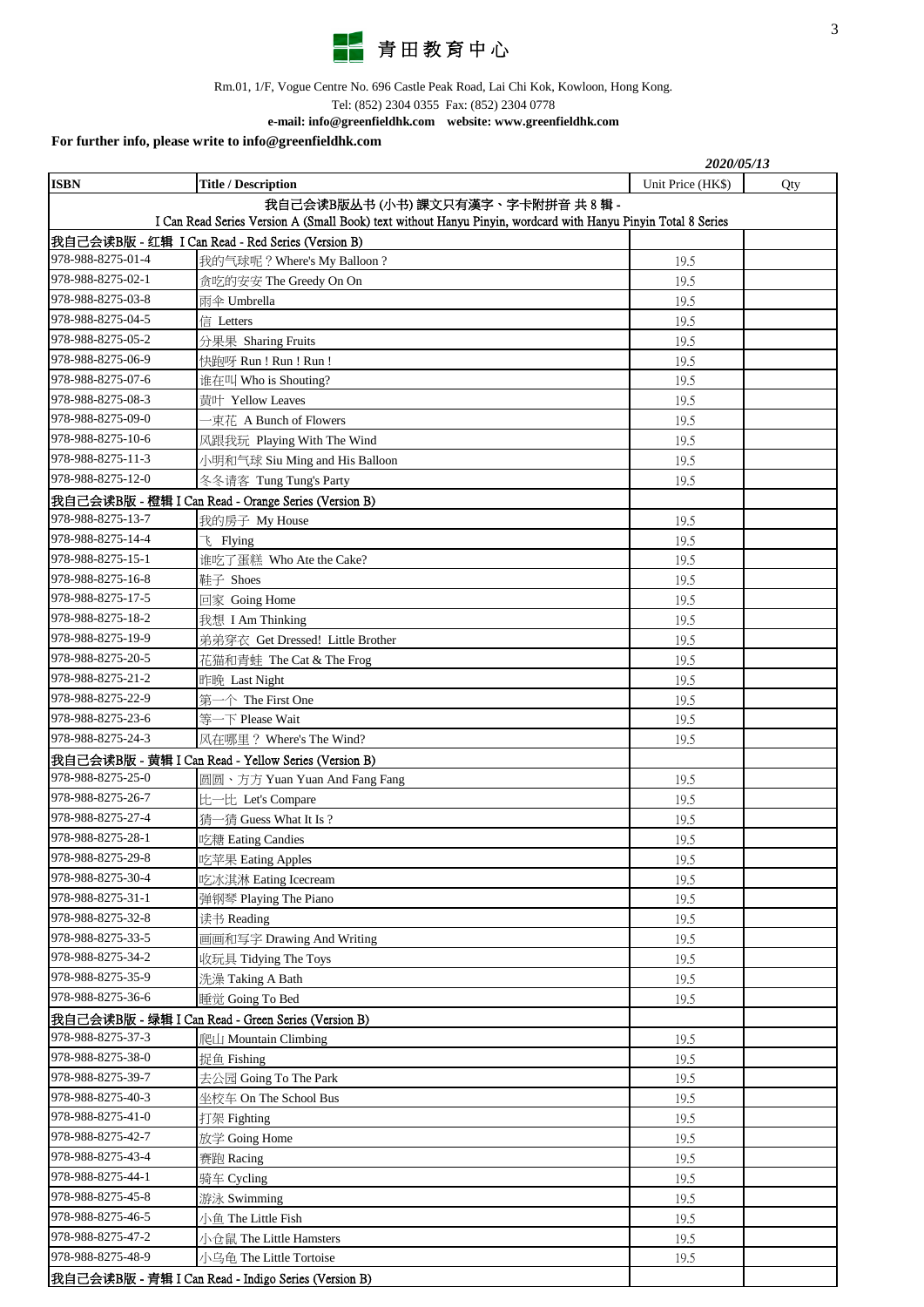

#### **e-mail: info@greenfieldhk.com website: www.greenfieldhk.com**

|                   |                                                                             | 2020/05/13        |     |
|-------------------|-----------------------------------------------------------------------------|-------------------|-----|
| <b>ISBN</b>       | <b>Title / Description</b>                                                  | Unit Price (HK\$) | Qty |
| 978-988-8275-49-6 | 什幺是爱 What Is Love ?                                                         | 19.5              |     |
| 978-988-8275-50-2 | 人人都要爱 We All Need Love                                                      | 19.5              |     |
| 978-988-8275-51-9 | 地球也要爱 Love Our Earth                                                        | 19.5              |     |
| 978-988-8275-52-6 | 为什么不能飞 Why Can't We Fly ?                                                   | 19.5              |     |
| 978-988-8275-53-3 | 为什幺会长高 What Makes Us Grow ?                                                 | 19.5              |     |
| 978-988-8275-54-0 | 为什么不见了 Why Can't We Find It ?                                               | 19.5              |     |
| 978-988-8275-55-7 | 妈妈爱我们 Mum Loves Us                                                          | 19.5              |     |
| 978-988-8275-56-4 | 我们爱妈妈 We Love Mum                                                           | 19.5              |     |
| 978-988-8275-57-1 | 我们想爸爸 We Miss Dad                                                           | 19.5              |     |
| 978-988-8275-58-8 | 端午节 Dragon Boat Festival                                                    | 19.5              |     |
| 978-988-8275-59-5 | 中秋节 Mid Autumn Festival                                                     | 19.5              |     |
| 978-988-8275-60-1 | 春节 Chinese New Year                                                         | 19.5              |     |
|                   | 我自己会读B版 - 蓝辑 I Can Read - Blue Series (Version B)                           |                   |     |
| 978-988-8275-61-8 | 生日礼物 Birthday Present                                                       | 19.5              |     |
| 978-988-8275-62-5 | 下雨了 It's Raining                                                            | 19.5              |     |
| 978-988-8275-63-2 | 小飞机 Model Airplane                                                          | 19.5              |     |
| 978-988-8275-64-9 | 我不要睡 I Don't Want To Sleep                                                  | 19.5              |     |
| 978-988-8275-65-6 | 狮子的肚子饿了 The Lion Is Hungry                                                  | 19.5              |     |
| 978-988-8275-66-3 | 是谁来了? Who's There?                                                          | 19.5              |     |
| 978-988-8275-67-0 | 小蜗牛上学 Little Snail Goes To School                                           | 19.5              |     |
| 978-988-8275-68-7 | 在哪里? Where Is It?                                                           | 19.5              |     |
| 978-988-8275-69-4 | 圣诞公公是怎样来的 ? Where Does Santa Claus come From?                               | 19.5              |     |
| 978-988-8275-70-0 | 我的梦想 My Dream                                                               | 19.5              |     |
| 978-988-8275-71-7 | 绵羊叔叔 Uncle Sheep                                                            | 19.5              |     |
| 978-988-8275-72-4 | 汽车和自行车 The Car & the Bike                                                   | 19.5              |     |
|                   | 我自己会读B版 - 紫辑 I Can Read - Purple Series (Version B)                         |                   |     |
| 978-988-8275-73-1 |                                                                             |                   |     |
| 978-988-8275-74-8 | 小乌龟换房子 Little Turtle Changes House                                          | 19.5              |     |
| 978-988-8275-75-5 | 小胡涂 Little Mix Up                                                           | 19.5              |     |
| 978-988-8275-76-2 | 小墨鱼 Little Cuttlefish                                                       | 19.5              |     |
|                   | 表妹的巧克力豆 My Cousin's Chocolate Bean                                          | 19.5              |     |
| 978-988-8275-77-9 | 我可以进来吗 ? May I Come In ?                                                    | 19.5              |     |
| 978-988-8275-78-6 | 懒惰的小麻雀 The Lazy Birdie                                                      | 19.5              |     |
| 978-988-8275-79-3 | 农场 Farm                                                                     | 19.5              |     |
| 978-988-8275-80-9 | 是谁打我 ? Who Hit Me ?                                                         | 19.5              |     |
| 978-988-8275-81-6 | 到百货公司去 To The Department Store                                              | 19.5              |     |
| 978-988-8275-82-3 | 到游乐场去 To The Amusement                                                      | 19.5              |     |
| 978-988-8275-83-0 | 聪明的翠儿 The Smart Birdie                                                      | 19.5              |     |
| 978-988-8275-84-7 | 快乐的假期 Happy Holidays                                                        | 19.5              |     |
|                   | 我自己会读B版 - 彩虹辑 I Can Read - Rainbow Series (Version B)                       |                   |     |
| 978-988-8275-85-4 | 春天 Springtime                                                               | 19.5              |     |
| 978-988-8275-86-1 | 春天来了 Spring is Coming                                                       | 19.5              |     |
| 978-988-8275-87-8 | 外面真冷啊 It's Cold Outside                                                     | 19.5              |     |
| 978-988-8275-88-5 | 寒冷的冬天 Cold Winter                                                           | 19.5              |     |
| 978-988-8275-89-2 | 敏希生病了Mandy is Sick                                                          | 19.5              |     |
| 978-988-8275-90-8 | 看烟花 Firework                                                                | 19.5              |     |
| 978-988-8275-91-5 | 山坡着火了 The Hillside Is on Fire                                               | 19.5              |     |
| 978-988-8275-92-2 | 新年的声音 Sounds of the Chinese New Year                                        | 19.5              |     |
| 978-988-8275-93-9 | 新年大巡游 Chinese New Year Parade                                               | 19.5              |     |
| 978-988-8275-94-6 | 我爱祖国 I Love China                                                           | 19.5              |     |
| 978-988-8275-95-3 | 民族舞真好看 Chinese Folk Dance                                                   | 19.5              |     |
| 978-988-8275-96-0 | 祖国的名胜 Chinese Scenery                                                       | 19.5              |     |
|                   |                                                                             |                   |     |
|                   |                                                                             |                   |     |
|                   | 我自己会读A版丛书(大书) 共 8 辑 - I Can Read Series Version A (Big Book) Total 8 Series |                   |     |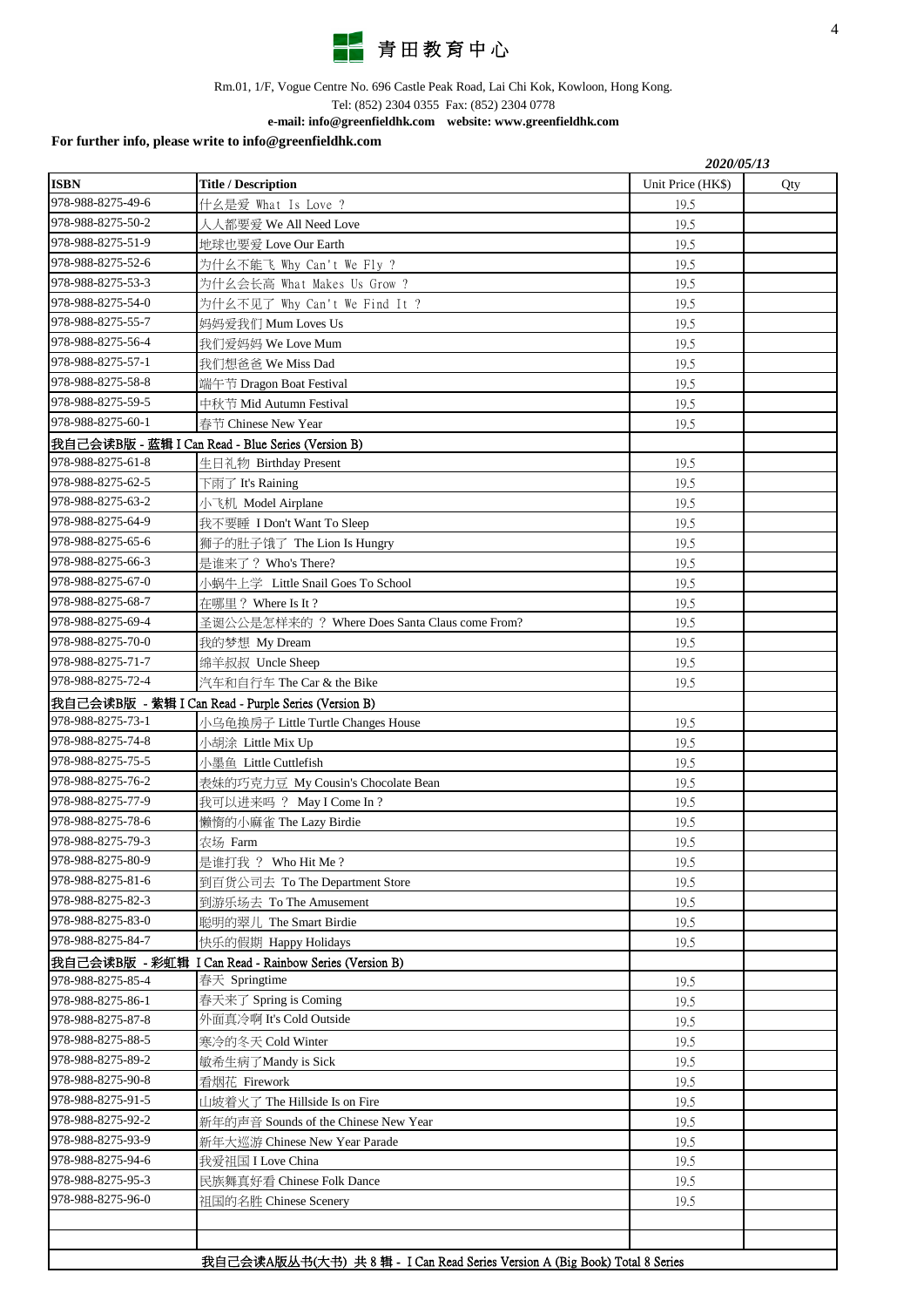

#### **e-mail: info@greenfieldhk.com website: www.greenfieldhk.com**

|                                       |                                  | 2020/05/13        |     |
|---------------------------------------|----------------------------------|-------------------|-----|
| <b>ISBN</b>                           | <b>Title / Description</b>       | Unit Price (HK\$) | Qty |
| 我自己会读 - 红辑 I Can Read - Red Series    |                                  |                   |     |
| 978-962-563-981-9                     | 我的气球呢? Where's My Balloon?       | 110.0             |     |
| 978-962-563-982-6                     | 贪吃的安安 The Greedy On On           | 110.0             |     |
| 978-988-18685-3-4                     | 雨伞 Umbrella                      | 110.0             |     |
| 978-988-18685-4-1                     | 信 Letters                        | 110.0             |     |
| 978-988-18685-5-8                     | 分果果 Sharing Fruits               | 110.0             |     |
| 978-988-18685-6-5                     | 快跑呀 Run ! Run ! Run !            | 110.0             |     |
| 978-988-18685-7-2                     | 谁在叫 Who is Shouting?             | 110.0             |     |
| 978-988-18685-8-9                     | 黄叶 Yellow Leaves                 | 110.0             |     |
| 978-988-18685-9-6                     | ·束花 A Bunch of Flowers           | 110.0             |     |
| 978-988-18685-0-3                     | 风跟我玩 Playing With The Wind       | 110.0             |     |
| 978-988-8062-00-3                     | 小明和气球 Siu Ming and His Balloon   | 110.0             |     |
| 978-988-8062-01-0                     | 冬冬请客 Tung Tung's Party           | 110.0             |     |
| 我自己会读 - 橙辑 I Can Read - Orange Series |                                  |                   |     |
| 978-988-8062-02-7                     | 我的房子 My House                    | 110.0             |     |
| 978-988-8062-03-4                     | 飞 Flying                         | 110.0             |     |
| 977-988-8062-04-1                     | 谁吃了蛋糕 Who Ate the Cake?          | 110.0             |     |
| 978-988-8062-05-8                     | 鞋子 Shoes                         | 110.0             |     |
| 978-988-8062-06-5                     | 回家 Going Home                    | 110.0             |     |
| 978-988-8062-07-2                     | 我想 I Am Thinking                 | 110.0             |     |
| 978-988-8062-08-9                     | 弟弟穿衣 Get Dressed! Little Brother | 110.0             |     |
| 978-988-8062-09-6                     | 花猫和青蛙 The Cat & The Frog         | 110.0             |     |
| 978-988-8062-10-2                     | 昨晚 Last Night                    | 110.0             |     |
| 978-988-8062-11-9                     | 第一个 The First One                | 110.0             |     |
| 978-988-8062-12-6                     | 等一下 Please Wait                  | 110.0             |     |
| 978-988-8062-13-3                     | 风在哪里? Where's The Wind?          | 110.0             |     |
| 我自己会读 - 黄辑 I Can Read - Yellow Series |                                  |                   |     |
| 978-988-8062-14-0                     | 圆圆、方方 Yuan Yuan And Fang Fang    | 110.0             |     |
| 978-988-8062-15-7                     | 比一比 Let's Compare                | 110.0             |     |
| 978-988-8062-16-4                     | 猜一猜 Guess What It Is?            | 110.0             |     |
| 978-988-8062-17-1                     | 吃糖 Eating Candies                | 110.0             |     |
| 978-988-8062-18-8                     | 吃苹果 Eating Apples                | 110.0             |     |
| 978-988-8062-19-5                     | 吃冰淇淋 Eating Icecream             | 110.0             |     |
| 978-988-8062-20-1                     | 弹钢琴 Playing The Piano            | 110.0             |     |
| 978-988-8062-21-8                     | 读书 Reading                       | 110.0             |     |
| 978-988-8062-22-5                     | 画画和写字 Drawing And Writing        | 110.0             |     |
| 978-988-8062-23-2                     | 收玩具 Tidying The Toys             | 110.0             |     |
| 978-988-8062-24-9                     | 洗澡 Taking A Bath                 | 110.0             |     |
| 978-988-8062-25-6                     | 睡觉 Going To Bed                  | 110.0             |     |
| 我自己会读 - 绿辑 I Can Read - Green Series  |                                  |                   |     |
| 978-988-8062-26-3                     | 爬山 Mountain Climbing             | 110.0             |     |
| 978-988-8062-27-0                     | 捉鱼 Fishing                       | 110.0             |     |
| 978-988-8062-28-7                     | 去公园 Going To The Park            | 110.0             |     |
| 978-988-8062-29-4                     | 坐校车 On The School Bus            | 110.0             |     |
| 978-988-8062-30-0                     | 打架 Fighting                      | 110.0             |     |
| 978-988-8062-31-7                     | 放学 Going Home                    | 110.0             |     |
| 978-988-8062-32-4                     | 赛跑 Racing                        | 110.0             |     |
| 978-988-8062-33-1                     | 骑车 Cycling                       | 110.0             |     |
| 978-988-8062-34-8                     | 游泳 Swimming                      | 110.0             |     |
| 978-988-8062-35-5                     | 小鱼 The Little Fish               | 110.0             |     |
| 978-988-8062-36-2                     | 小仓鼠 The Little Hamsters          | 110.0             |     |
| 978-988-8062-37-9                     | 小乌龟 The Little Tortoise          | 110.0             |     |
|                                       |                                  |                   |     |
| 我自己会读 - 青辑 I Can Read - Indigo Series |                                  |                   |     |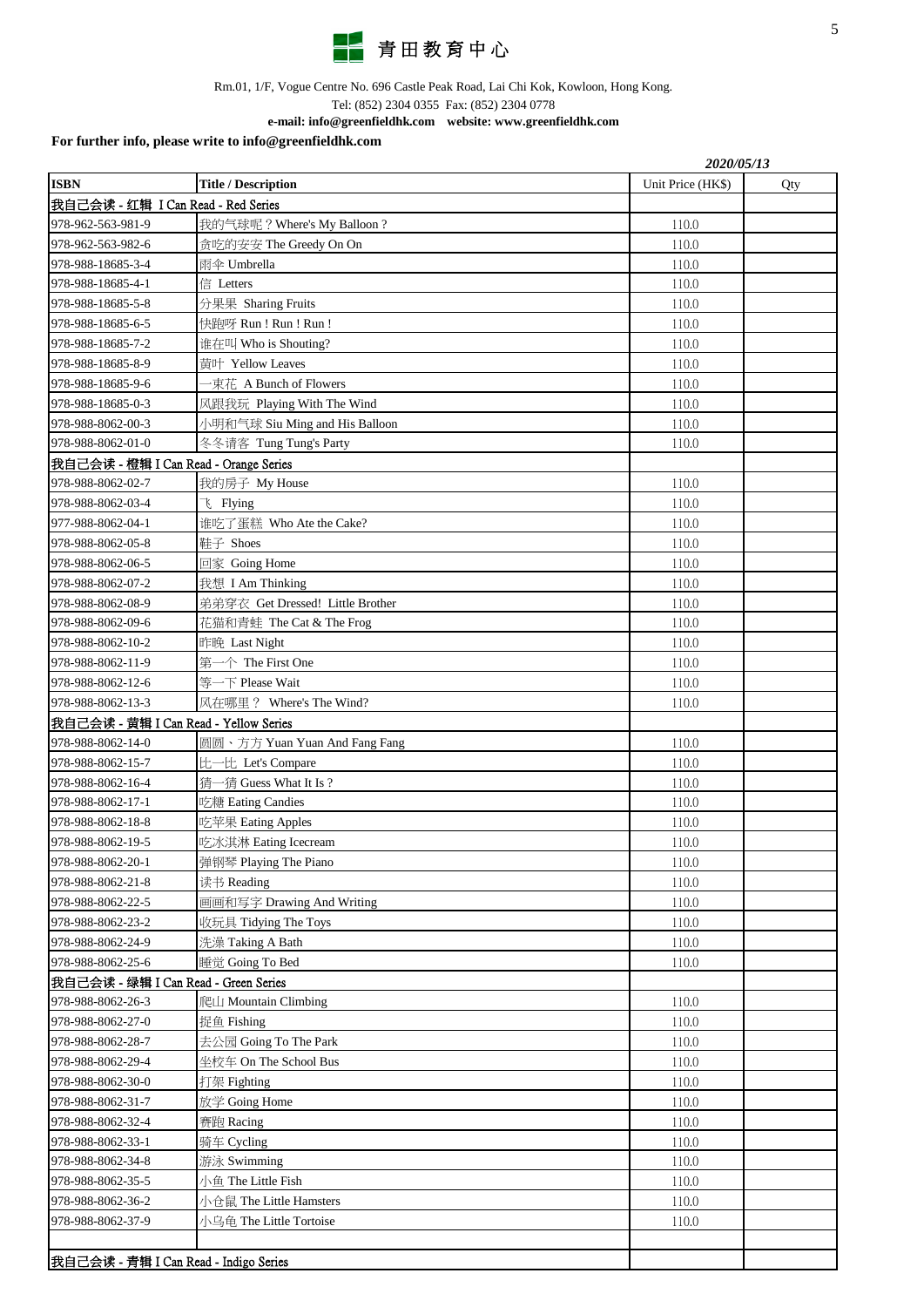

**e-mail: info@greenfieldhk.com website: www.greenfieldhk.com**

|                                       |                                                                 | 2020/05/13        |     |
|---------------------------------------|-----------------------------------------------------------------|-------------------|-----|
| <b>ISBN</b>                           | <b>Title / Description</b>                                      | Unit Price (HK\$) | Qty |
| 978-988-8062-38-6                     | 什么是爱 What Is Love?                                              | 110.0             |     |
| 978-988-8062-39-3                     | 人人都要爱 We All Need Love                                          | 110.0             |     |
| 978-988-8062-40-9                     | 地球也要爱 Love Our Earth                                            | 110.0             |     |
| 978-988-8062-41-6                     | 为什么不能飞 Why Can't We Fly?                                        | 110.0             |     |
| 978-988-8062-42-3                     | 为什么会长高 What Makes Us Grow?                                      | 110.0             |     |
| 978-988-8062-43-0                     | 为什么不见了 Why Can't We Find It ?                                   | 110.0             |     |
| 978-988-8062-44-7                     | 妈妈爱我们 Mum Loves Us                                              | 110.0             |     |
| 978-988-8062-45-4                     | 我们爱妈妈 We Love Mum                                               | 110.0             |     |
| 978-988-8062-46-1                     | 我们想爸爸 We Miss Dad                                               | 110.0             |     |
| 978-988-8062-47-8                     | 端午节 Dragon Boat Festival                                        | 110.0             |     |
| 978-988-8062-48-5                     | 中秋节 Mid Autumn Festival                                         | 110.0             |     |
| 978-988-8062-49-2                     | 春节 Chinese New Year                                             | 110.0             |     |
| 我自己会读 - 蓝辑 I Can Read - Blue Series   |                                                                 |                   |     |
| 978-988-8062-50-8                     | 生日礼物 Birthday Present                                           | 110.0             |     |
| 978-988-8062-51-5                     | 下雨了 It's Raining                                                | 110.0             |     |
| 978-988-8062-52-2                     | 小飞机 Model Airplane                                              | 110.0             |     |
| 978-988-8062-53-9                     | 我不要睡 I Don't Want To Sleep                                      | 110.0             |     |
| 978-988-8062-54-6                     | 狮子的肚子饿了 The Lion Is Hungry                                      | 110.0             |     |
| 978-988-8062-55-3                     | 是谁来了? Who's There?                                              | 110.0             |     |
| 978-988-8062-56-0                     | 小蜗牛上学 Little Snail Goes To School                               | 110.0             |     |
| 978-988-8062-57-7                     | 在哪里? Where Is It?                                               | 110.0             |     |
| 978-962-563-137-0                     | 圣诞公公是怎样来的? Where Does Santa Claus come From?                    | 110.0             |     |
| 978-988-8062-58-4                     | 我的梦想 My Dream                                                   | 110.0             |     |
| 978-988-8062-59-1                     | 绵羊叔叔 Uncle Sheep                                                | 110.0             |     |
| 978-962-563-153-0                     | 汽车和自行车 The Car & the Bike                                       | 110.0             |     |
| 我自己会读 - 紫辑 I Can Read - Purple Series |                                                                 |                   |     |
| 978-988-8062-60-7                     | 小乌龟换房子 Little Turtle Changes House                              | 110.0             |     |
| 978-988-8062-61-4                     | 小胡涂 Little Mix Up                                               | 110.0             |     |
| 978-988-8062-62-1                     | 小墨鱼 Little Cuttlefish                                           | 110.0             |     |
| 978-988-8062-63-8                     | 表妹的巧克力豆 My Cousin's Chocolate Bean                              | 110.0             |     |
| 978-988-8062-64-5                     | 我可以进来吗? May I Come In ?                                         | 110.0             |     |
| 978-988-8062-65-2                     | 懒惰的小麻雀 The Lazy Birdie                                          | 110.0             |     |
| 978-988-8062-66-9                     | 农场 Farm                                                         | 110.0             |     |
| 978-988-8062-67-6                     | 是谁打我? Who Hit Me?                                               | 110.0             |     |
| 978-988-8062-68-3                     | 到百货公司去 To The Department Store                                  | 110.0             |     |
| 978-988-8062-69-0                     | 到游乐场去 To The Amusement                                          | 110.0             |     |
| 978-988-8062-70-6                     | 聪明的翠儿 The Smart Birdie                                          | 110.0             |     |
| 978-988-8062-71-3                     | 快乐的假期 Happy Holidays                                            | 110.0             |     |
|                                       | 我自己会读 - 彩虹辑 I Can Read - Rainbow Series                         |                   |     |
| 978-988-8062-72-0                     | 春天 Springtime                                                   | 110.0             |     |
| 978-988-8062-73-7                     | 春天来了 Spring is Coming                                           | 110.0             |     |
| 978-988-8062-74-4                     | 外面真冷啊 It's Cold Outside                                         | 110.0             |     |
| 978-988-8062-75-1                     | 寒冷的冬天 Cold Winter                                               | 110.0             |     |
| 978-988-8062-76-8                     | 敏希生病了Mandy is Sick                                              | 110.0             |     |
| 978-988-8062-77-5                     | 看烟花 Firework                                                    | 110.0             |     |
| 978-988-8062-78-2                     | 山坡着火了 The Hillside Is on Fire                                   | 110.0             |     |
| 978-988-8062-79-9                     | 新年的声音 Sounds of the Chinese New Year                            | 110.0             |     |
| 978-988-8062-80-5                     | 新年大巡游 Chinese New Year Parade                                   | 110.0             |     |
| 978-988-8062-81-2                     | 我爱祖国 I Love China                                               | 110.0             |     |
| 978-988-8062-82-9                     | 民族舞真好看 Chinese Folk Dance                                       | 110.0             |     |
| 978-988-8062-83-6                     | 祖国的名胜 Chinese Scenery                                           | 110.0             |     |
|                                       |                                                                 |                   |     |
|                                       |                                                                 |                   |     |
|                                       | 我自己会读丛书(CD) - I Can Read Series CD (with Putohua and Cantonese) |                   |     |
|                                       |                                                                 |                   |     |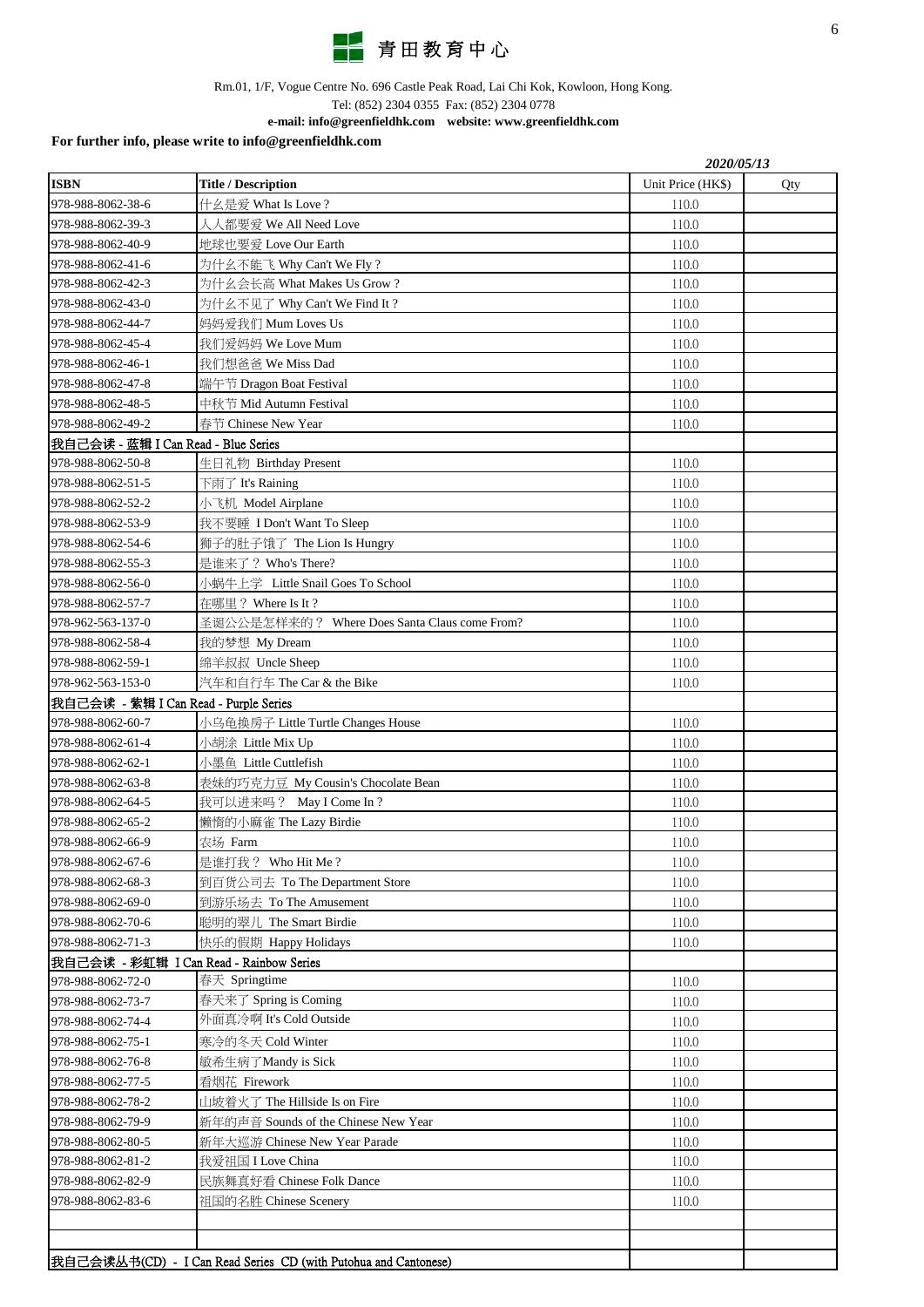

#### **e-mail: info@greenfieldhk.com website: www.greenfieldhk.com**

|                   |                                                                                 | 2020/05/13        |     |
|-------------------|---------------------------------------------------------------------------------|-------------------|-----|
| <b>ISBN</b>       | <b>Title / Description</b>                                                      | Unit Price (HK\$) | Qty |
| 978-962-563-737-2 | 我自己会读 - 红辑 CD - I Can Read Red Series CD                                        | 44.0              |     |
| 978-962-563-738-9 | 我自己会读 - 橙辑 CD - I Can Read Orange Series CD                                     | 44.0              |     |
| 978-962-563-739-6 | 我自己会读 - 黄辑 CD - I Can Read Yellow Series CD                                     | 44.0              |     |
| 978-962-563-740-2 | 我自己会读 - 绿辑 CD - I Can Read Green Series CD                                      | 44.0              |     |
| 978-962-563-741-9 | 我自己会读 - 青辑 CD - I Can Read Indigo Series CD                                     | 44.0              |     |
| 978-962-563-742-6 | 我自己会读 - 蓝辑 CD - I Can Read Blue Series CD                                       | 44.0              |     |
|                   | 我自己会读 - 紫辑 CD - I Can Read Purple Series CD                                     |                   |     |
| 978-962-563-743-3 |                                                                                 | 44.0              |     |
| 978-962-563-788-4 | 我自己会读 - 彩虹辑 CD - I Can Read Rainbow Series CD                                   | 44.0              |     |
|                   |                                                                                 |                   |     |
|                   | 我自己会读丛书(练习) - I Can Read Series Activity Book                                   |                   |     |
| 978-988-8063-20-8 | 我自己会读 - 红辑 练习 - I Can Read Red Series Activity Book                             | 25.0              |     |
| 978-988-8063-21-5 | 我自己会读 - 橙辑 练习 - I Can Read Orange Series Activity Book                          | 25.0              |     |
| 978-988-8063-22-2 | 我自己会读 - 黄辑 练习 - I Can Read Yellow Series Activity Book                          | 25.0              |     |
| 978-988-8063-23-9 | 我自己会读 - 绿辑 练习 - I Can Read Green Series Activity Book                           | 25.0              |     |
| 978-988-8063-24-6 | 我自己会读 - 青辑 练习 - I Can Read Indigo Series Activity Book                          | 25.0              |     |
| 978-988-8063-25-3 | 我自己会读 - 蓝辑 练习 - I Can Read Blue Series Activity Book                            | 25.0              |     |
| 978-988-8063-26-0 | 我自己会读 - 紫辑 练习 - I Can Read Purple Series Activity Book                          | 25.0              |     |
|                   | 我自己会读 - 彩虹辑 练习 - I Can Read Rainbow Series Activity Book                        |                   |     |
| 978-988-8063-27-7 |                                                                                 | 25.0              |     |
|                   |                                                                                 |                   |     |
|                   | 我爱读A版丛书(小书)課文附漢語拼音 共3 辑 -                                                       |                   |     |
|                   | I Love Read Series Version A (Small Book) text with Hanyu Pinyin Total 3 Series |                   |     |
|                   | 我爱读 - 第一辑 A版 I Love Reading Series 1 Version A                                  |                   |     |
| 978-988-8062-84-3 | 蝴蝶在哪儿 Where Are The Butterflies?                                                | 19.5              |     |
| 978-988-8062-85-0 | 蝴蝶飞了Fly Butterflies Fly!                                                        | 19.5              |     |
| 978-988-8062-86-7 | 捉蝴蝶 Catching Butterflies                                                        | 19.5              |     |
| 978-988-8062-87-4 | 小青蛙在哪儿 Where Are The Frogs?                                                     | 19.5              |     |
| 978-988-8062-88-1 | 青蛙的好朋友 Frog's Friends                                                           | 19.5              |     |
| 978-988-8062-89-8 | 捉青蛙 Catching Frogs                                                              | 19.5              |     |
| 978-988-8062-90-4 | 小象的好朋友 Little Elephant's Good Friends                                           | 19.5              |     |
| 978-988-8062-91-1 | 小象的家人 Little Elephant's Family                                                  | 19.5              |     |
| 978-988-8062-92-8 | 小象哭了 Little Elephant Is Crying                                                  | 19.5              |     |
| 978-988-8062-93-5 | 小狗比我高 Puppy Is Taller Than Me<br>小狗推大盒子 Puppy Pushes The Box                    | 19.5              |     |
| 978-988-8062-94-2 | 小狗有个好朋友 Puppy Has A Good Friend                                                 | 19.5<br>19.5      |     |
| 978-988-8062-95-9 | 我爱读 - 第二辑 A版 I Love Reading Series 2 Version A                                  |                   |     |
| 978-988-8062-96-6 | 猴子会什么 What Can Monkey Do?                                                       | 19.5              |     |
| 978-988-8062-97-3 | 是猴子吗 Is It Monkey?                                                              | 19.5              |     |
| 978-988-8062-98-0 | 猴子骑车 Moneky Goes Cycling                                                        | 19.5              |     |
| 978-988-8062-99-7 | 小鸟的家 Little Bird's Home                                                         | 19.5              |     |
| 978-988-8063-00-0 | 小鸟去哪里玩 Where Is Little Bird Going?                                              | 19.5              |     |
| 978-988-8063-01-7 | 小鸟飞不动了 The Little Birds are Tired                                               | 19.5              |     |
| 978-988-8063-02-4 | 小白兔像爸爸还是妈妈 Who Does Little Rabbit Look Like?                                    | 19.5              |     |
| 978-988-8063-03-1 | 小白兔的生日会 Little Rabbit's Birthday Party                                          | 19.5              |     |
| 978-988-8063-04-8 | 小白兔不怕大风和大雨 Little Rabbit Is Not Afraid                                          | 19.5              |     |
| 978-988-8063-05-5 | 快乐的鱼儿 Happy Fish                                                                | 19.5              |     |
| 978-988-8063-06-2 | 小鱼长大了 Little Fish Grows Up                                                      | 19.5              |     |
| 978-988-8063-07-9 | 鱼儿的世界 Fish World                                                                | 19.5              |     |
|                   | 我爱读 - 第三辑 A版 I Love Reading Series 3 Version A                                  |                   |     |
| 978-988-8063-08-6 | 小乌龟想谁 What Is Little Tortoise Thinking About?                                   | 19.5              |     |
| 978-988-8063-09-3 | 小乌龟得第一 Little Tortoise Wins The Race                                            | 19.5              |     |
| 978-988-8063-10-9 | 海龟妈妈的宝宝 Turtle's Babies                                                         | 19.5              |     |
| 978-988-8063-11-6 | 小猪吃蛋糕 The Little Pigs Eating The Cake                                           | 19.5              |     |
| 978-988-8063-12-3 | 小猪找什么? What Are The Little Pigs Looking for?                                    | 19.5              |     |
| 978-988-8063-13-0 | 小猪们坐船 The Little Pigs Are Going To The Sea                                      | 19.5              |     |
| 978-988-8063-14-7 | 树熊是熊吗? Are Koalas Bears?                                                        | 19.5              |     |
| 978-988-8063-15-4 | 树熊娃娃 Joey                                                                       | 19.5              |     |
| 978-988-8063-16-1 | 看树熊 Visiting The Koalas                                                         | 19.5              |     |
| 978-988-8063-17-8 | 熊猫长大了 Little Panda Grows Up                                                     | 19.5              |     |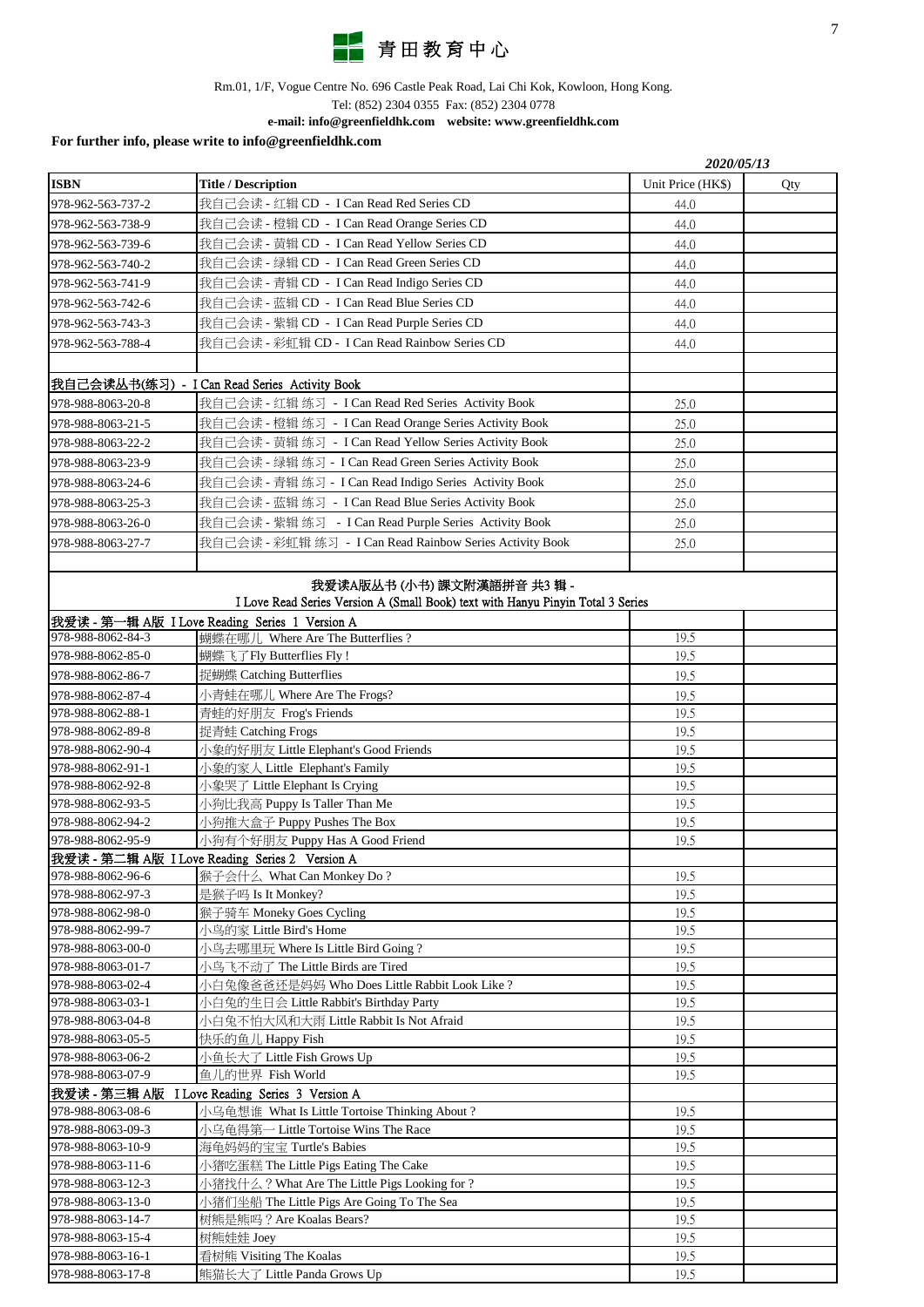

#### **e-mail: info@greenfieldhk.com website: www.greenfieldhk.com**

|                                   |                                                                                                                | 2020/05/13        |     |
|-----------------------------------|----------------------------------------------------------------------------------------------------------------|-------------------|-----|
| <b>ISBN</b>                       | <b>Title / Description</b>                                                                                     | Unit Price (HK\$) | Qty |
| 978-988-8063-18-5                 | 熊猫爱玩 Pandas Love Playing                                                                                       | 19.5              |     |
| 978-988-8063-19-2                 | 画熊猫 Drawing Panadas                                                                                            | 19.5              |     |
|                                   | 我爱读B版丛书 (小书) 課文只有漢字、字卡附拼音 共 3 辑 -                                                                              |                   |     |
|                                   | I Love Read Series Version B (Small Book) text without Hanyu Pinyin, wordcard with Hanyu Pinyin Total 3 Series |                   |     |
|                                   | 我爱读 - 第一辑 B版 I Love Reading Series 1 Version B                                                                 |                   |     |
| 978-988-8327-00-3                 | 蝴蝶在哪儿 Where Are The Butterflies?                                                                               | 19.5              |     |
| 978-988-8327-01-0                 | 蝴蝶飞了Fly Butterflies Fly!                                                                                       | 19.5              |     |
| 978-988-8327-02-7                 | 捉蝴蝶 Catching Butterflies                                                                                       | 19.5              |     |
| 978-988-8327-03-4                 | 小青蛙在哪儿 Where Are The Frogs?                                                                                    | 19.5              |     |
| 978-988-8327-04-1                 | 青蛙的好朋友 Frog's Friends                                                                                          | 19.5              |     |
| 978-988-8327-05-8                 | 捉青蛙 Catching Frogs                                                                                             | 19.5              |     |
| 978-988-8327-06-5                 | 小象的好朋友 Little Elephant's Good Friends                                                                          | 19.5              |     |
| 978-988-8327-07-2                 | 小象的家人 Little Elephant's Family                                                                                 | 19.5              |     |
| 978-988-8327-08-9                 | 小象哭了 Little Elephant Is Crying                                                                                 | 19.5              |     |
| 978-988-8327-09-6                 | 小狗比我高 Puppy Is Taller Than Me                                                                                  | 19.5              |     |
| 978-988-8327-10-2                 | 小狗推大盒子 Puppy Pushes The Box                                                                                    | 19.5              |     |
| 978-988-8327-11-9                 | 小狗有个好朋友 Puppy Has A Good Friend                                                                                | 19.5              |     |
|                                   | 我爱读 - 第二辑 B版 I Love Reading Series 2 Version B                                                                 |                   |     |
| 978-988-8327-12-6                 | 猴子会什么 What Can Monkey Do?                                                                                      | 19.5              |     |
| 978-988-8327-13-3                 | 是猴子吗 Is It Monkey?                                                                                             | 19.5              |     |
| 978-988-8327-14-0                 | 猴子骑车 Moneky Goes Cycling                                                                                       |                   |     |
| 978-988-8327-15-7                 | 小鸟的家 Little Bird's Home                                                                                        | 19.5<br>19.5      |     |
| 978-988-8327-16-4                 | 小鸟去哪里玩 Where Is Little Bird Going?                                                                             |                   |     |
|                                   |                                                                                                                | 19.5              |     |
| 978-988-8327-17-1                 | 小鸟飞不动了 The Little Birds are Tired                                                                              | 19.5              |     |
| 978-988-8327-18-8                 | 小白兔像爸爸还是妈妈 Who Does Little Rabbit Look Like?                                                                   | 19.5              |     |
| 978-988-8327-19-5                 | 小白兔的生日会 Little Rabbit's Birthday Party                                                                         | 19.5              |     |
| 978-988-8327-20-1                 | 小白兔不怕大风和大雨 Little Rabbit Is Not Afraid                                                                         | 19.5              |     |
| 978-988-8327-21-8                 | 快乐的鱼儿 Happy Fish                                                                                               | 19.5              |     |
| 978-988-8327-22-5                 | 小鱼长大了 Little Fish Grows Up                                                                                     | 19.5              |     |
| 978-988-8327-23-2                 | 鱼儿的世界 Fish World                                                                                               | 19.5              |     |
|                                   | 我爱读 - 第三辑 B版 I Love Reading Series 3 Version B                                                                 |                   |     |
| 978-988-8327-24-9                 | 小乌龟想谁What Is Little Tortoise Thinking About ?                                                                  | 19.5              |     |
| 978-988-8327-25-6                 | 小乌龟得第一 Little Tortoise Wins The Race                                                                           | 19.5              |     |
| 978-988-8327-26-3                 | 海龟妈妈的宝宝 Turtle's Babies                                                                                        | 19.5              |     |
| 978-988-8327-27-0                 | 小猪吃蛋糕 The Little Pigs Eating The Cake                                                                          | 19.5              |     |
| 978-988-8327-28-7                 | 小猪找什么? What Are The Little Pigs Looking for?                                                                   | 19.5              |     |
| 978-988-8327-29-4                 | 小猪们坐船 The Little Pigs Are Going To The Sea                                                                     | 19.5              |     |
| 978-988-8327-30-0                 | 树熊是熊吗? Are Koalas Bears?                                                                                       | 19.5              |     |
| 978-988-8327-31-7                 | 树熊娃娃 Joey                                                                                                      | 19.5              |     |
| 978-988-8327-32-4                 | 看树熊 Visiting The Koalas                                                                                        | 19.5              |     |
| 978-988-8327-33-1                 | 熊猫长大了 Little Panda Grows Up                                                                                    | 19.5              |     |
| 978-988-8327-34-8                 | 熊猫爱玩 Pandas Love Playing                                                                                       | 19.5              |     |
| 978-988-8327-35-5                 | 画熊猫 Drawing Panadas                                                                                            | 19.5              |     |
|                                   | 我爱读丛书A版(大书) 共 3 辑 - I Love Reading Series Version A (Big Book) Total 3 Series                                  |                   |     |
| 我爱读 - 第一辑 I Love Reading Series 1 |                                                                                                                |                   |     |
| 978-988-8020-67-6                 | 蝴蝶在哪儿 Where Are The Butterflies?                                                                               | 110.0             |     |
| 978-988-8020-68-3                 | 蝴蝶飞了Fly Butterflies Fly!                                                                                       | 110.0             |     |
| 978-988-8020-69-0                 | 捉蝴蝶 Catching Butterflies                                                                                       | 110.0             |     |
| 978-988-8020-70-6                 | 小青蛙在哪儿 Where Are The Frogs?                                                                                    | 110.0             |     |
| 978-988-8020-71-3                 | 青蛙的好朋友 Frog's Friends                                                                                          | 110.0             |     |
| 978-988-8020-72-0                 | 捉青蛙 Catching Frogs                                                                                             | 110.0             |     |
| 978-988-8020-73-7                 | 小象的好朋友 Little Elephant's Good Friends                                                                          | 110.0             |     |
| 978-988-8020-74-4                 | 小象的家人 Little Elephant's Family                                                                                 | 110.0             |     |
| 978-988-8020-75-1                 | 小象哭了 Little Elephant Is Crying                                                                                 | 110.0             |     |
| 978-988-8020-76-8                 | 小狗比我高 Puppy Is Taller Than Me                                                                                  | 110.0             |     |
| 978-988-8020-77-5                 | 小狗推大盒子 Puppy Pushes The Box                                                                                    | 110.0             |     |
| 978-988-8020-78-2                 | 小狗有个好朋友 Puppy Has A Good Friend                                                                                | 110.0             |     |